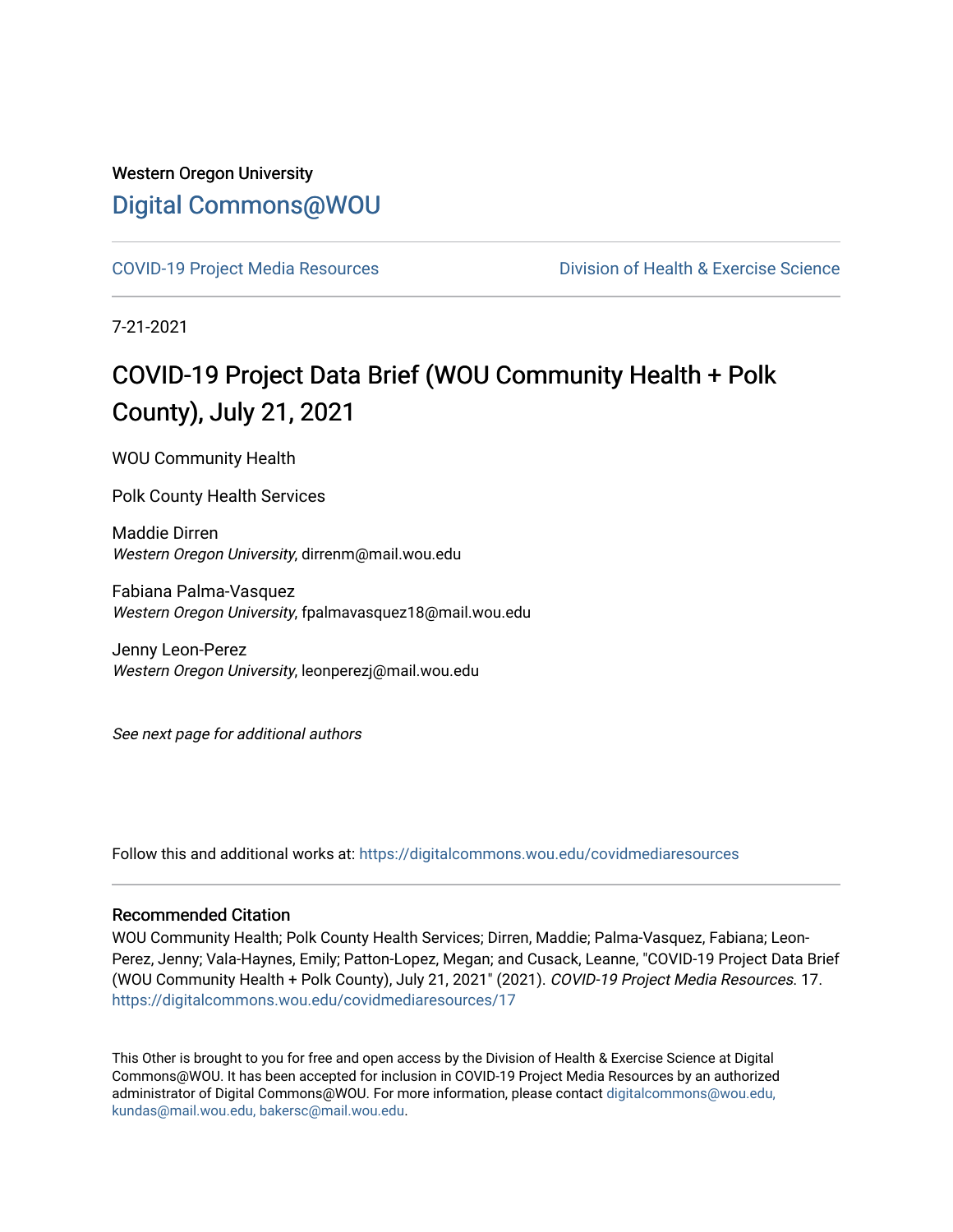#### Authors

WOU Community Health, Polk County Health Services, Maddie Dirren, Fabiana Palma-Vasquez, Jenny Leon-Perez, Emily Vala-Haynes, Megan Patton-Lopez, and Leanne Cusack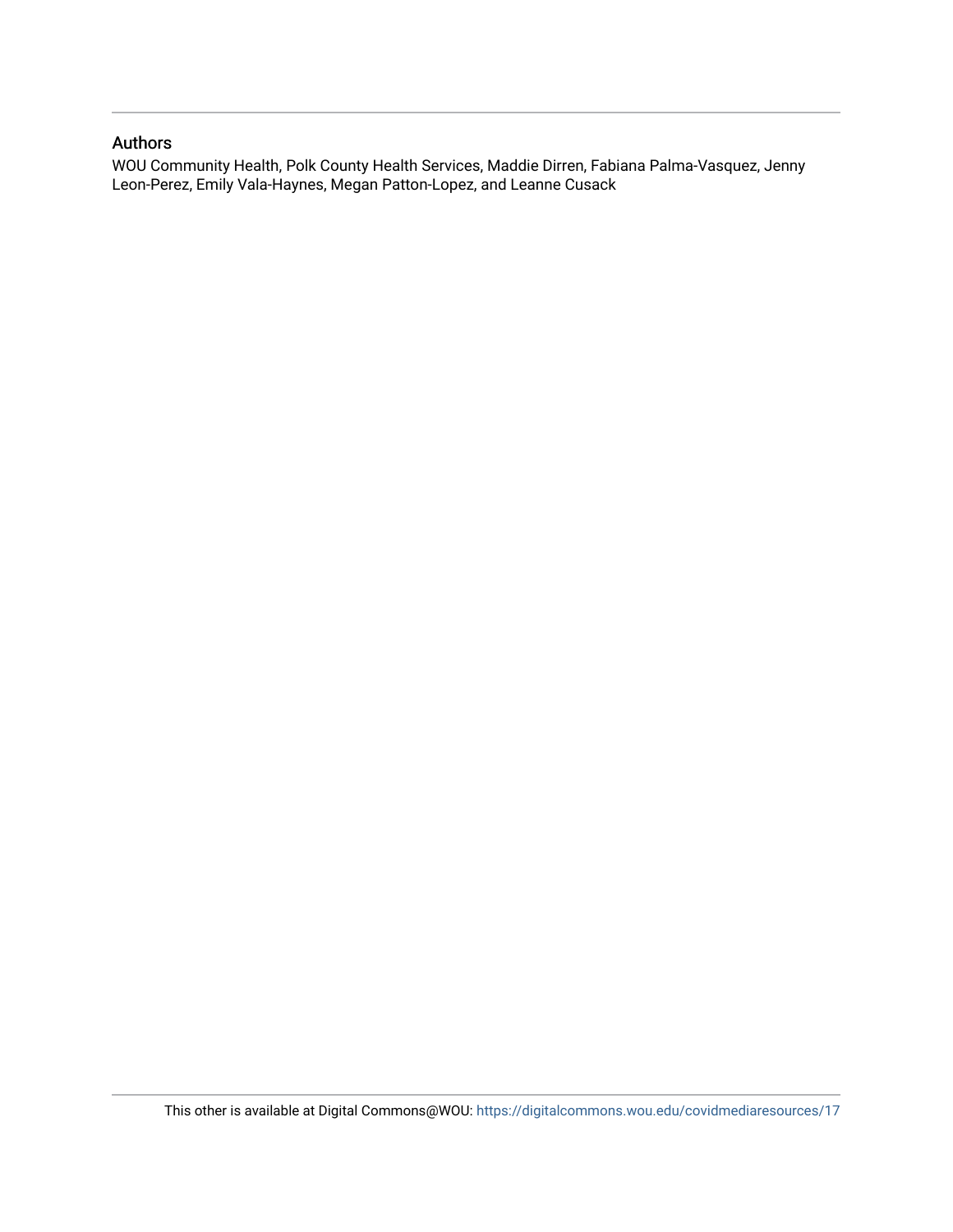# Data Brief WOU Community Health + Polk County WOO COMMUNITY HEATHER POIN COUNTY<br>
COVID-19 Project

County Rankings of Incidence in the Last Week Polk: 7th (was 12th) Marion: 14th (was 13th)

\*Out of 36 Counties; 1st = highest incidence

Cumulative Case Numbers: Oregon: 213,339 • Polk: 4,188 • Marion: 24,060

Individuals Currently Being Traced by WOU Contact Tracing Team: **18** (Last Week: 18) As of 8:00am 7/21



*Polk County does not report COVID-19 cases on Saturdays, Sundays, and holidays.*

## **Polk County Vaccine Update:**

- As of July 21st, 66.9% of the 18+ population has received at least one dose.
- $\cdot$  As of July 20th, 82% of the 65+ population are fully vaccinated.
- Everyone ages 12+ in Oregon is eligible for vaccination.
- OHA established an 80% vaccine goal among tribal communities and communities of color.
	- View current progress [here](https://public.tableau.com/app/profile/oregon.health.authority.covid.19/viz/OregonCOVID-19VaccineEffortMetrics/RaceandEthnicityData)
- Look for vaccination sites using the "Get [Vaccinated](https://getvaccinated.oregon.gov/#/) Oregon" locator.
- Vaccine clinics are being held at [Central](https://drive.google.com/file/d/1YxQVuxtmP6XyXVmMwbT2E1-UntO7sWqX/view?usp=sharing) High School everyday until July 25th.



Western Oregon Community Health

### **Main Takeaways (Daily Cases):**

- While Oregon ended risk levels on June 30th, we've included the dashed lines to show into which risk levels current case rates would fall.
- Polk County averaged 10.1 cases per day from 7/12-7/20.
- This daily average would have put us into a high risk level.

#### **Main Takeaways (Contacts):**

- Contact tracing continues, but numbers have decreased since late May.
- Low numbers may be due to more vaccinated individuals, who do not need to be monitored.

Data Brief Produced by Maddie Dirren, Fabi Palma Vasquez, Jenny Leon-Perez, Dr. Emily Vala-Haynes, Dr. Megan Patton-Lopez, Dr. Leanne Cusack